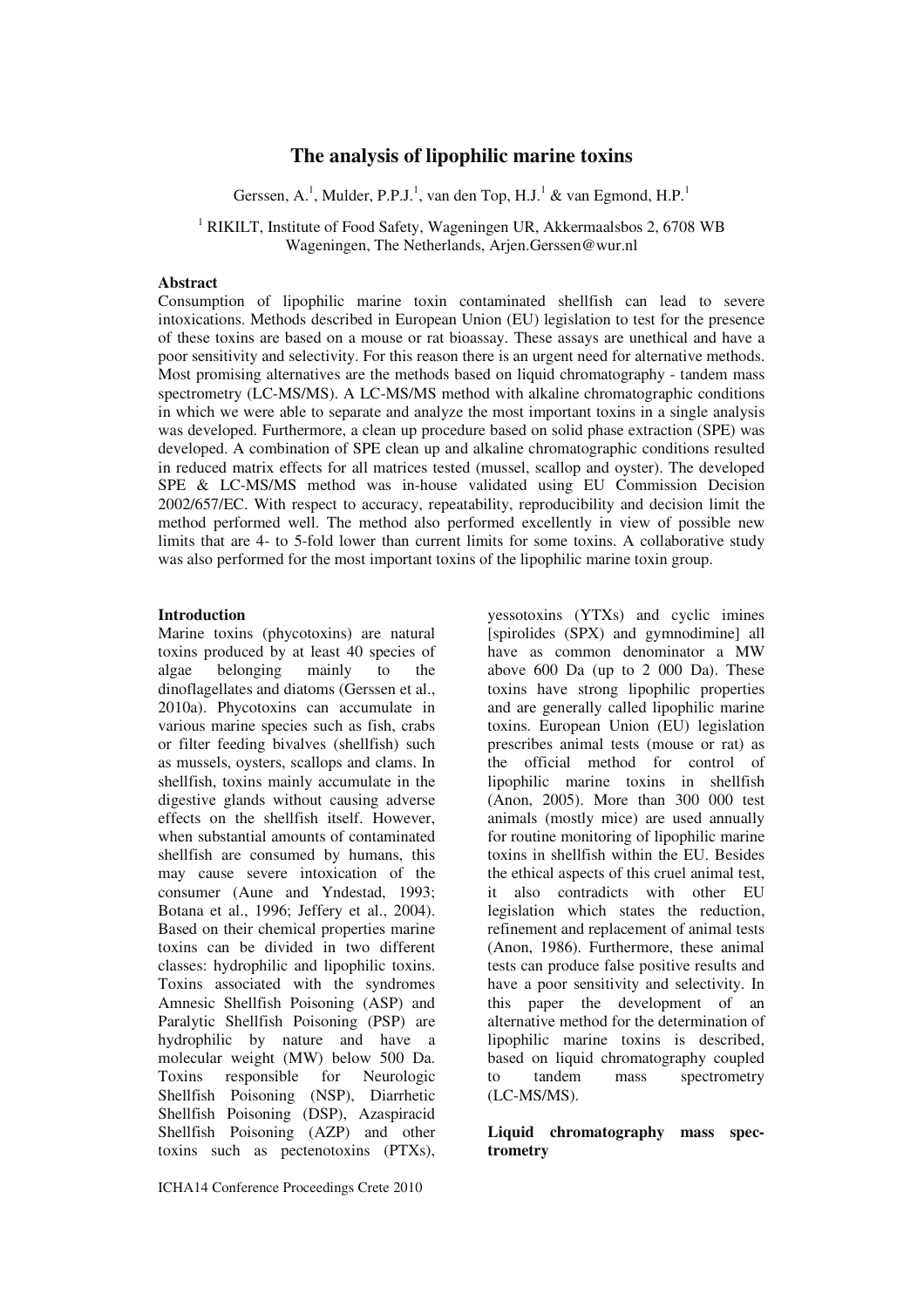Traditionally, LC-MS/MS methods used acidic chromatographic conditions for the determination of lipophilic marine toxins (Fux et al., 2007; Quilliam et al., 2001). However, under acidic conditions peak shapes as well as separation of some toxins was poor. With alkaline chromatographic conditions, an acetonitrile/water gradient containing ammonium hydroxide (pH 11), the limit of detection (LOD) for OA, yessotoxin<br>(YTX), gymnodimine (GYM) and (YTX), gymnodimine (GYM) and 13-desmethyl spirolide C (SPX1) was improved two- to three-fold (Gerssen et al., 2009b). This improvement is mainly due to improved peak shapes. A major advantage of the developed alkaline method is that toxins can be clustered in retention time windows separated for positively and negatively ionized molecules. Therefore, there is no need for rapid polarity switching or for two separate runs to analyze a sample. With this method at least 28 different lipophilic marine toxins can be analyzed in a single run. Separation of the most prominent lipophilic marine toxin groups comprising okadaic acid (OA), dinophysistoxins (DTXs), YTXs, azaspiracids (AZAs) and SPXs was achieved (Figure 1).



#### **Matrix effects**

It is well known that LC-MS/MS analysis is sensitive to matrix effects (signal suppression or enhancement). This is also the case for lipophilic marine toxins. Therefore, the potential of solid phase extraction (SPE) clean up has been assessed to reduce matrix effects in the analysis of lipophilic marine toxins. A large array of ion-exchange, silica-based and mixed function SPE sorbents was tested. The toxins were best retained on

polymeric sorbents. Optimization experiments were carried out to maximize recoveries and the effectiveness of the clean up. This was done by optimization of the wash and elution conditions. Matrix effects were assessed using either an acidic or an alkaline chromatographic system as described in earlier publications (Gerssen, et al., 2009b). In combination with the alkaline LC method this resulted in a substantial reduction of matrix effects to less than 15%, while in combination with the acidic LC method approximately 30% of the matrix effects remained (Figure 2). A combination of the SPE method with the chromatography under alkaline conditions was the most effective (Gerssen et al., 2009a).



#### **In-house validation**

Before a method can be officially used in the EU for routine analysis, the method needs to be validated. The in-house validation was performed for the quantitative analysis of OA, YTX, AZA1, PTX2 and SPX1 in shellfish extracts [mussel (*Mytilus edulis*), oyster (*Cassostrea Gigas*), cockle (*Cerastoderma edule*) and ensis (*Ensis directus*)]. Dinophysistoxin-1 (DTX1), -2 (DTX2) and azaspiracid-2 (AZA2) and -3 (AZA3) were not included in the study because the certified standards were not available at that time. The validation was performed using the EU Commission Decision 2002/657/EC as guideline (Anon, 2002). Validation was performed at 0.5, 1 and 1.5 times the current EU permitted levels, which are 160  $\mu$ g/kg for OA, AZA1 and PTX2 and 1 000  $\mu$ g/kg for YTX. For SPX1 400 µg/kg was chosen as target level as no legislation has been established yet for this compound. The method was